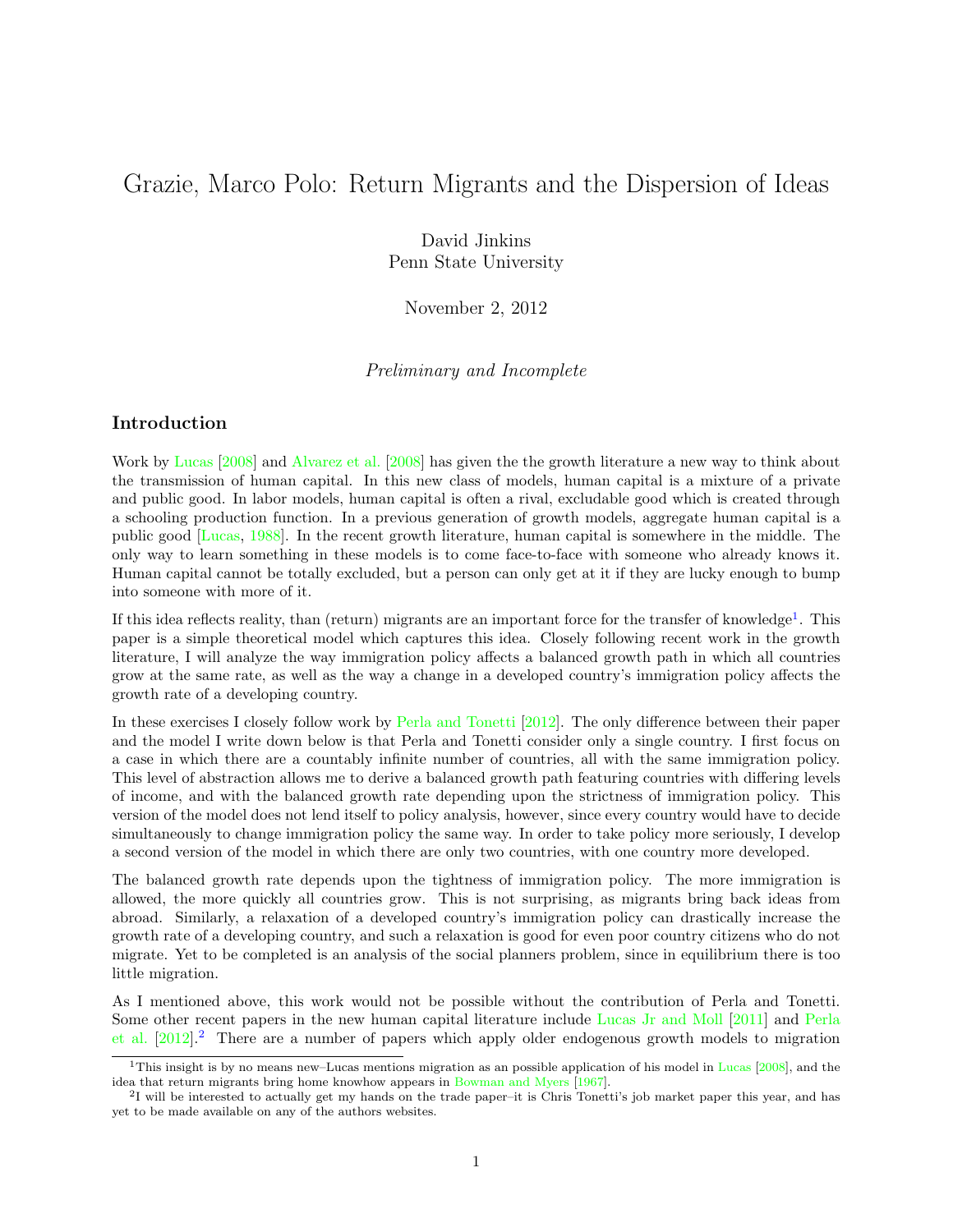[\[Reichlin and Rustichini,](#page-7-7) [1998,](#page-7-7) [Larramona and Sanso,](#page-7-8) [2006\]](#page-7-8). In this literature [Dos Santos and Postel-Vinay](#page-7-9) [\[2003\]](#page-7-9) and [Dos Santos and Postel-Vinay](#page-7-10) [\[2005\]](#page-7-10) deserve special mention, as these papers also emphasize the macroeconomic growth effects return migration.

### Immigration Policy and Balanced Growth

There is a countable infinity of countries indexed by  $i \in \mathbb{N}$ . The countries each contain a continuum of discounted output stream maximizing agents of measure one. There is a single, non-storable good. Each agent is described by a productivity z, and the state of the economy is described by a distribution of productivities  $F_t^i$ . Time is discrete.

Each period is divided into three subperiods. In the first subperiod, agents choose to either work or to search. In the second subperiod, those that choose to work are randomly matched up with apprentices from the set of those searching in their country. In the third subperiod, workers produce using the production function  $f(z) = z$ , and apprentices learn by becoming as productive as their matched worker.

In period two, searchers from i can (and will) try to study in  $i+1$ . With probability  $\theta$  a searcher is granted a visa. If his visa is denied, he must study in i. In order to keep the results simple, I assume that if a searcher goes abroad, it takes some time to travel and he only arrives home in the third subperiod of  $t + 1$ , and thus it is not possible for home searchers to immediately learn from him.

Since the cost of searching is only lost wages, it is more expensive for higher productivity agents to search. This means that there will be a cut-off productivity level in each country  $\overline{z}_t^i$  such that all agents with productivities lower than  $\overline{z}_t^i$  will search, and all agents with higher productivity will work.

The value of searching does not depend upon productivity level, so I define, for home and foreign:

$$
V_{s,t,i}^{H} = \beta \int_{\overline{z}_{i,t}}^{\infty} V_{t+1}(z') dF_t^{i}(z'|z' \ge \overline{z}_{i,t})
$$
  

$$
V_{s,t,i}^{F} = \beta \int_{\overline{z}_{i+1,t}}^{\infty} (z' + \beta V_{t+2}(z')) dF_t^{i+1}(z'|z' \ge \overline{z}_{i+1,t})
$$

I am only going to consider solutions to the recursive problem, with value function:

(1)

$$
V_t^i(z) = \max\{z + \beta V_{t+1}^i(z), \theta V_{s,t,i}^F + (1-\theta) V_{s,t,i}^H\}
$$

Assuming that it is desirable to study abroad, the law of motion of  $F_t^i$  is:

(2)

$$
f_{t+1}^i(z) = \begin{cases} f_t^i(z) + (1 - \theta)f_t^i(z|z \ge \overline{z}_t^i) + \theta f_{t-1}^{i+1}(z|z \ge \overline{z}_{t-1}^{i+1}) & \text{if } z \ge \min\{\overline{z}_t^i, \overline{z}_{t-1}^{i+1}\} \\ 0 & \text{otherwise} \end{cases}
$$

#### Equilibrium

Given initial productivity distributions  $\{F_0^i\}_i$ , an equilibrium is a tuplet  $\{F_t^i, V_t^i, \overline{z}_t^i\}_{i,t}$  such that:

- 1.  $\{\overline{z}_t^i\}$  and  $\{F_t^i\}$  are consistent with (2).
- 2.  $\{\overline{z}_t^i\}$  and  $\{V_t^i\}$  are consistent with (1).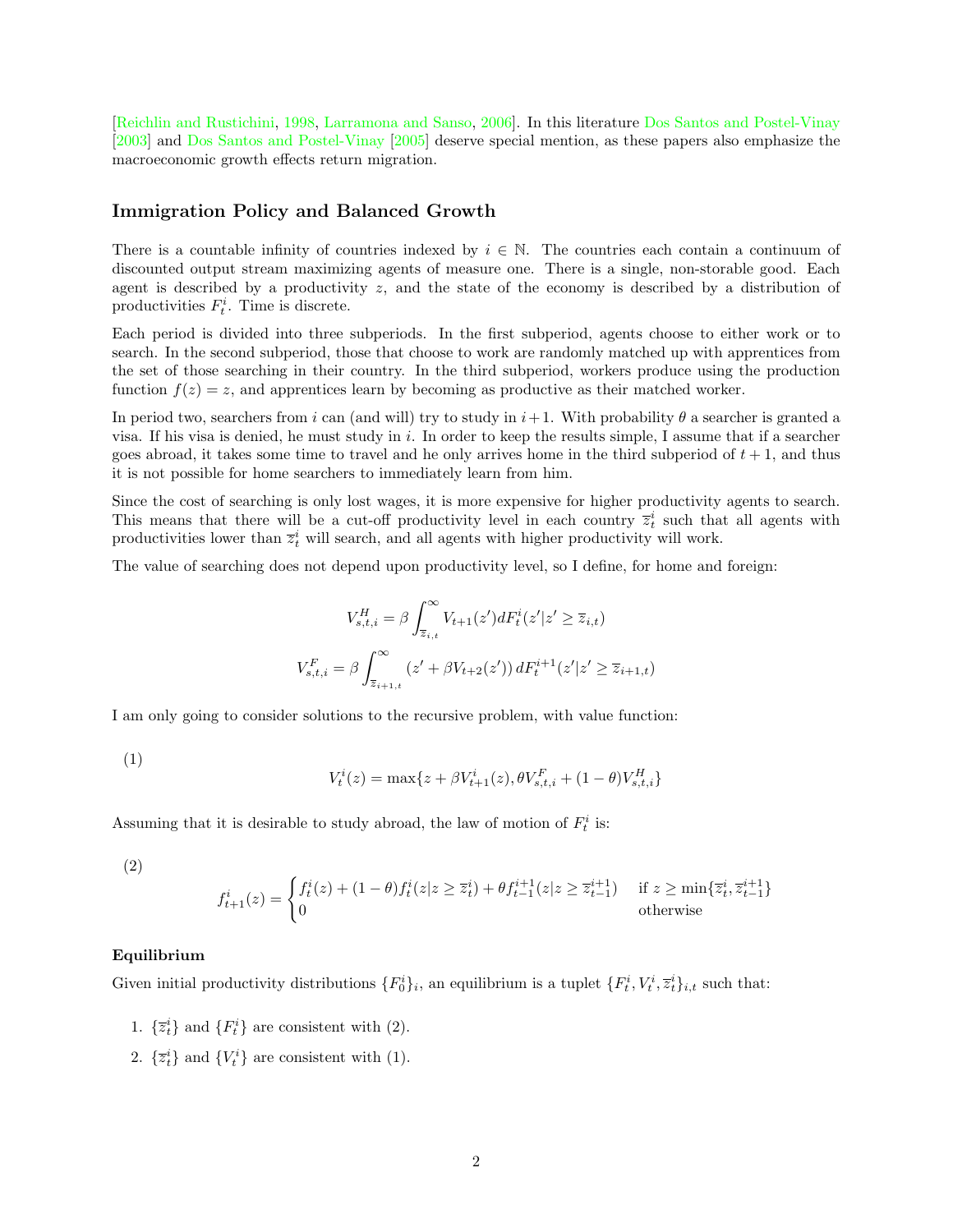#### Balanced Growth Path

Next I solve for a balanced growth path equilibrium. A balanced growth path will feature a constant growth rate g for both output and quantiles of the productivity distribution,  $F_t^i(z) = F_{t+1}^i(gz)$ . I guess that  $F_t^{i+1}(z) = F_{t+1}^i(z)$  for all t. This guess simplifies the law of motion (2) as follows <sup>[3](#page-2-0)</sup>:

(3)

$$
f_{t+1}^i(z) = \begin{cases} f_t^i(z) + f_t^i(z|z \ge \overline{z}_t^i) & \text{if } z \ge \overline{z}_t^i \\ 0 & \text{otherwise} \end{cases}
$$

It can be shown that the only distribution which will satisfy (3) and the BGP quantile requirement is the Pareto distribution  $F_t(z) = 1 - \left(\frac{\overline{z}_{i,t}}{z}\right)^{\alpha}$  [\[Perla and Tonetti,](#page-7-3) [2012\]](#page-7-3).

Closely following the solution algorithm in [\[per\]](#page-6-0), I conjecture that the search cut-offs grow geometrically with time:

$$
\overline{z}_t^i = \overline{m}_i g^t,
$$

and also that the value of search grows geometrically:

(4)

$$
\theta V_{s,t,i}^F + (1-\theta) V_{s,t,i}^H = \overline{W} \overline{m}_i g^t
$$

If these conjectures describe a balanced growth path, then neither g nor  $\overline{W}$  should depend on time or country (in the balanced growth path, all countries grow at the same rate). To show this is the goal of the next few paragraphs.

At time t, we expect agent  $\overline{m}_ig^{t+1}$  to be indifferent between working and searching. Combining (1) and (4), we get the following two equalities:

$$
(5)
$$

$$
\overline{W} \overline{m}_i g^t = \overline{m}_i g^{t+1} + \beta \overline{W} \overline{m}_i g^{t+1}
$$

(6)

$$
\overline{m}_ig^{t+1}\beta\overline{W}\overline{m}_ig^{t+1} = (1-\theta)\alpha\beta\left(\overline{m}_ig^{t+1}\right)^{\alpha}\int_{\overline{m}_ig^{t+1}}^{\infty} V_{t+1}^i(z')z'^{-\alpha-1}dz' + \theta\alpha\beta\left(\overline{m}_ig^{t+2}\right)^{\alpha}\int_{\overline{m}_ig^{t+2}}^{\infty} \left(z' + \beta V_{t+2}^i(z')\right)z'^{-\alpha-1}dz'.
$$

Already we see that the time scripts will drop out of  $(5)$ . To show the same for  $(6)$ , we need to iterate forward. Since part of my conjecture is that agents with productivities in the range  $[\overline{m}_i g^{t+1}, \overline{m}_i g^{t+2}]$  will search in time  $t+1$  and that agents in the range  $[\overline{m}_ig^{t+1}, \overline{m}_ig^{t+2}]$  will search in  $t+2$ , we can write the RHS of (6) above as:

$$
^{(7)}
$$

$$
(1 - \theta)\alpha\beta \left(\overline{m}_ig^{t+1}\right)^{\alpha} \int_{\overline{m}_ig^{t+1}}^{\infty} V_{t+1}^i(z')z'^{-\alpha-1}dz' + \theta\alpha\beta \left(\overline{m}_ig^{t+2}\right)^{\alpha} \int_{\overline{m}_ig^{t+2}}^{\infty} \left(z' + \beta V_{t+2}^i(z')\right)z'^{-\alpha-1}dz'
$$
  

$$
= (1 - \theta)\beta \left(\overline{W}\overline{m}_ig^{t+1}(1 - g^{-\alpha}) + \frac{\alpha}{\alpha-1}\overline{m}_ig^{t+2-\alpha} + g^{-\alpha}\alpha\beta \left(\overline{m}_ig^{t+2}\right)^{\alpha} \int_{\overline{m}_ig^{t+2}}^{\infty} V_{t+2}^i(z')z'^{-\alpha-1}dz'\right)
$$

$$
+ \theta\beta \left(\frac{\alpha}{\alpha-1}\overline{m}_ig^{t+2} + \beta\overline{W}\overline{m}_ig^{t+2}(1 - g^{-\alpha}) + g^{-\alpha}\alpha\beta \left(\overline{m}_ig^{t+3}\right)^{\alpha} \int_{\overline{m}_ig^{t+3}}^{\infty} \left(z' + \beta V_{t+3}^i(z')\right)z'^{-\alpha-1}dz'\right)
$$

<span id="page-2-0"></span><sup>3</sup>This is where I use the countable infinity assumption–country  $i + 1$  was exactly like country i in the previous period.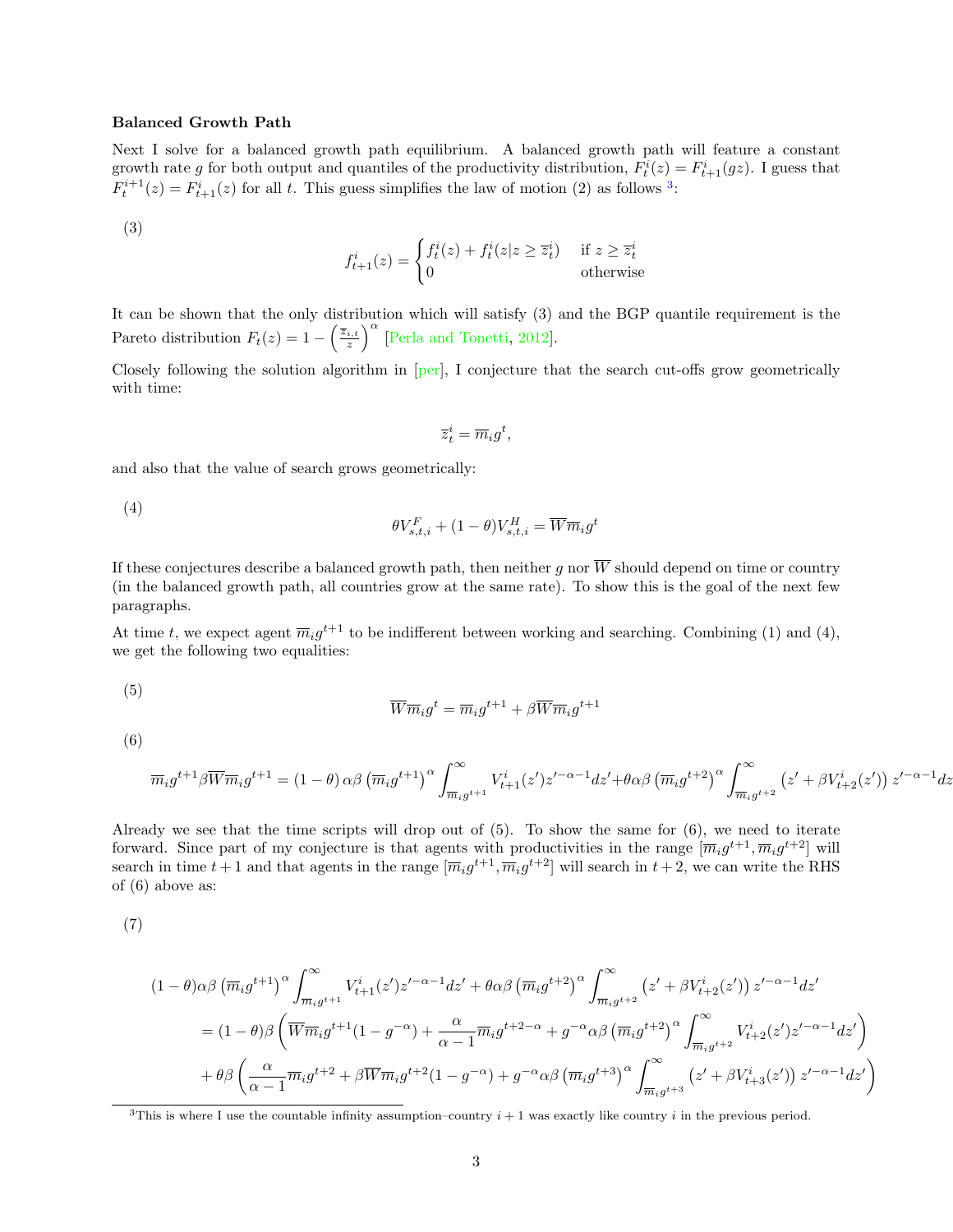Consider the one-period-ahead version of (6):

(8)

$$
\overline{m}_i g^{t+2} + \beta \overline{W} \overline{m}_i g^{t+2}
$$
\n
$$
= (1 - \theta) \alpha \beta \left( \overline{m}_i g^{t+2} \right)^{\alpha} \int_{\overline{m}_i g^{t+2}}^{\infty} V_{t+2}(z') z'^{-\alpha-1} dz' + \theta \alpha \beta \left( \overline{m}_i g^{t+3} \right)^{\alpha} \int_{\overline{m}_i g^{t+3}}^{\infty} \left( z' + \beta V_{t+3}(z') \right) z'^{-\alpha-1} dz'
$$

Combining (7) and (8), and simplifying we get the time-subscript free:

(9)

$$
(1 + \beta \overline{W}) \beta g = (1 + \beta \overline{W}) g^{\alpha} - \beta \overline{W} (g^{\alpha} - 1) - \beta \frac{\alpha}{\alpha - 1} + \theta \beta (g^{\alpha} - 1) (1 - \beta g) - \theta \beta \frac{\alpha}{\alpha - 1} g (g^{\alpha} - 1)
$$

Equation (5) yields the time-subscript free:

(10)

$$
\overline{W} = \frac{g}{1 - \beta g}
$$

Finally, combining  $(9)$  and  $(10)$  we get an implicit expression for g:

(11)

$$
g^{\alpha - 1} = \frac{\alpha}{\alpha - 1} \beta \left[ 1 + \frac{\theta}{\alpha} \left( g^{\alpha} - 1 \right) \right]
$$

We will need some restrictions on parameters. First we have restrictions on the discount factor  $\beta$ :

$$
\frac{\alpha-1}{\alpha} < \beta < \left(\frac{\alpha-1-\theta}{\alpha-\theta}\right)^{-\alpha}
$$

The left-hand inequality ensures that people are patient enough for there to be positive growth in equilibrium. On the other hand, if people are too patient, then growth will become infinite. The right-hand inequality guarantees that this does not happen. The restrictions on  $\beta$  imply restrictions on  $\theta$ , since we need there to be a feasible  $\beta$ . In particular:

$$
0 \le \theta \le \min\left\{1, \alpha - \left(1 - \left(\frac{\alpha - 1}{\alpha}\right)^{\alpha}\right)^{-1}\right\}
$$

If  $\theta = 0$ , immigration is not allowed and the unique equilibrium growth rate is exactly the same as that in [Perla and Tonetti](#page-7-3) [\[2012\]](#page-7-3). For non-zero values of  $\theta$  there are either zero, one, or two real positive roots of (11). It is easy to see this from (11): the LHS is an increasing function with zero as its y-intercept, while the RHS is increasing and more convex than the LHS, with a positive y-intercept. However, only one of the roots will ever be allowed as an equilibrium (see Figure [1\)](#page-4-0). We need the value of search (10) to be positive, which requires that  $\beta g < 1$ . It can be shown that if there is an equilibrium with  $\beta g^* < 1$ , in any potential second equilibrium  $\beta q^* > 1$ .

Finally, I show that, for a broad range of  $\alpha$ 's, the growth rate q is increasing in  $\theta$ , so that more relaxed immigration policy leads to a higher growth rate. Implicitly differentiating (11), we get: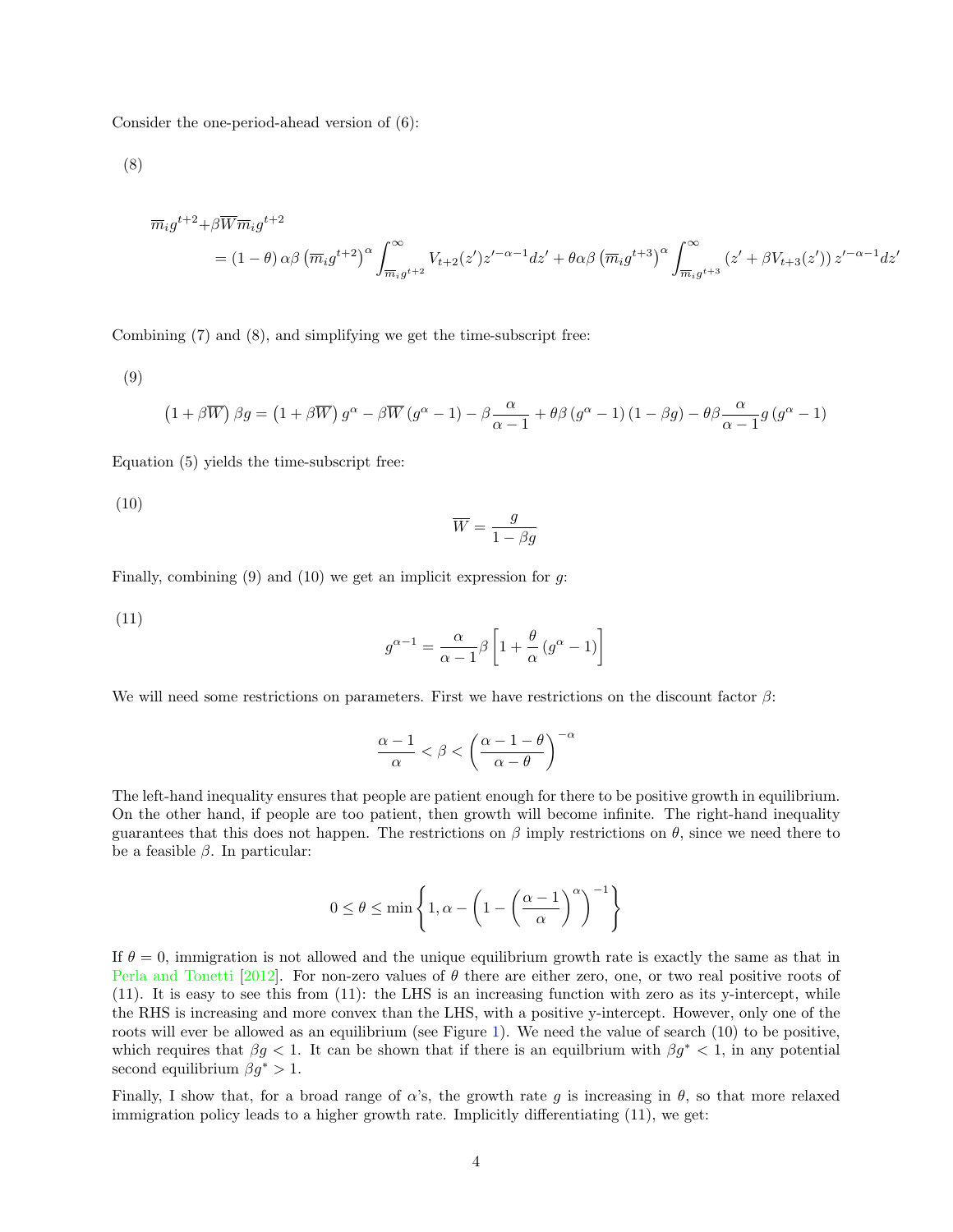

<span id="page-4-0"></span>Figure 1: Zero, one, and two equilibria

$$
\frac{dg}{d\theta} = \frac{\beta g^2 (1 - g^{-\alpha})}{(\alpha - 1)^2 - \alpha \beta \theta g}
$$

The expression is positive if the denominator is positive. Since we require  $\theta \leq 1$  and  $\beta g < 1$ , as long as  $\alpha > \frac{3+\sqrt{5}}{2}$ , this is true. I believe that there is a tighter bound, though, as I have yet to generate a numerical experiment in which an admissible growth rate decreases with  $\theta$ .

## Two countries

The last example had a countable infinity of countries, all with the same immigration policy. While this allows me to derive an interesting balanced growth path, it is of little use thinking about actual policy experiments. For this, I consider a world with only two countries–one developed, and one developing. The only balanced growth path in this world will be the poor country completely catching up to the rich country, so I will be interested in looking at the growth on the transition path rather than balanced growth. As you might guess, the developing country growth will depend on immigration policy in the developed country.

While I was able to get algebraic results in the last section, I will need to devise a numerical strategy to solve for transition dynamics in the two country case. This part of the paper is still very much a work in progress, and all results should be considered preliminary. The setup is similar to what I did in the infinite country case. The only major difference is that for now I consider searching abroad completely symetric to searching at home; in the infinite countries case, I assumed that it took some time to return from abroad.

I start with the developed country three times as rich as the developing country. Since the distribution of productivities is better in the developed country, no one wants to go abroad to learn. We can think of the developed country as evolving in isolation, with a Pareto distribution of productivities, and growth rate:

$$
g=\left(\frac{\alpha}{\alpha-1}\beta\right)^{\frac{1}{\alpha-1}}
$$

The developing country begins with the same distribution, just scaled further down the real line. To be clear, I illustrate this in Figure [2](#page-5-0) below:

As before, there is a immigration policy parameter  $\theta \in [0, 1]$ . Everyone who searches in the poor country wants to apprentice in the developed country. However, only  $\theta$  of them get a visa. The rest must apprentice at home. This makes the distribution of productivities in the developing country "wavy", as generations migrate abroad and absorb the foreign technology. To illustrate this, in Figure [3](#page-5-1) I plot the evolution of the developing country normalized productivity distribution (for simplicity, keeping the mass of searchers at the autarchy level–the endogenous search thresholds found below will simply lead to faster convergence). Normalized here means that only the shape matters–in a BGP the distribution would be the same every period:

If I were to run the simulation in Figure [3](#page-5-1) a few more periods, only a single wave at the developed country productivity level would remain. Comparing with Figure [2,](#page-5-0) we see that the developing country will have become as rich as the developed country.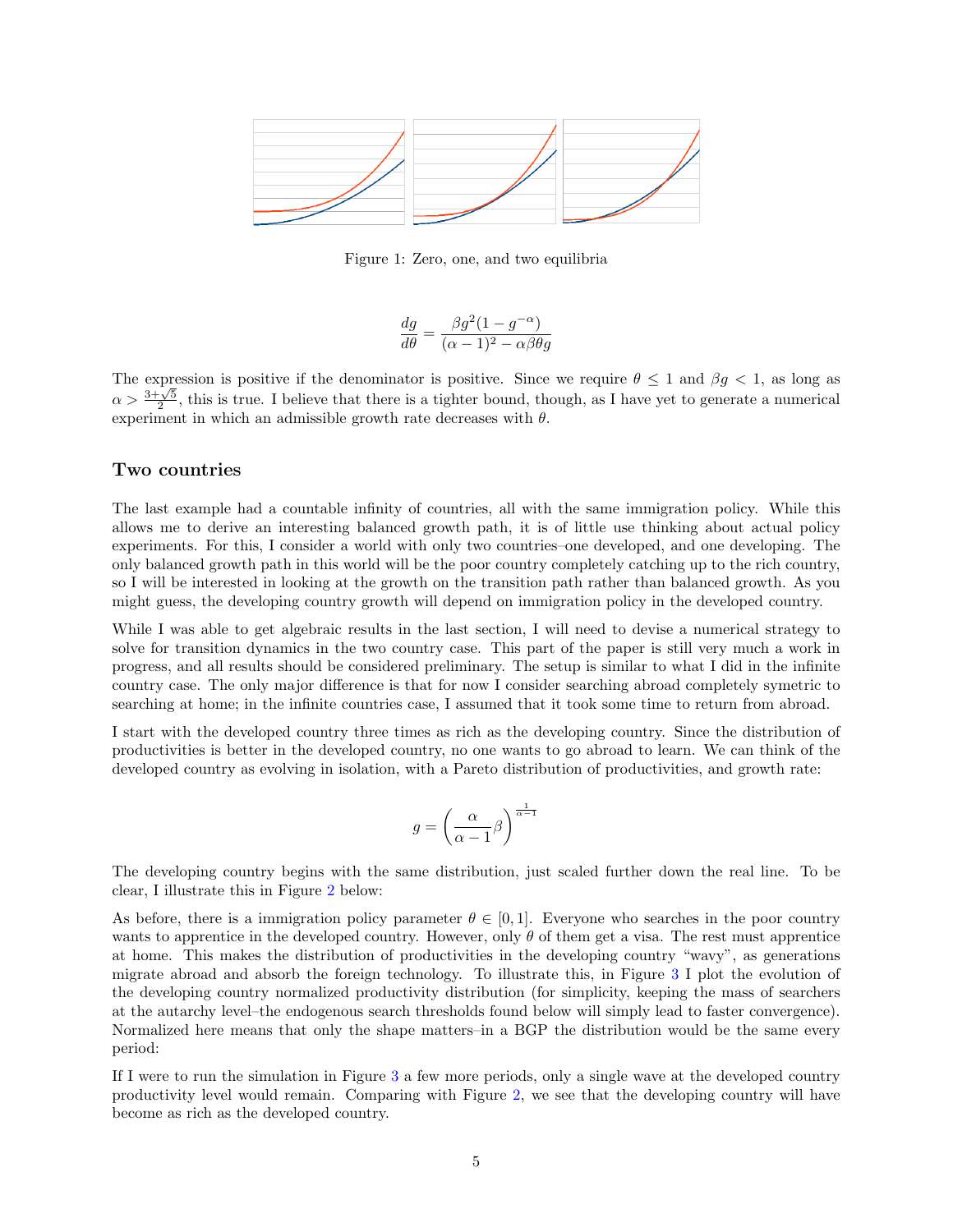

<span id="page-5-0"></span>Figure 2: Initial productivity distributions



<span id="page-5-1"></span>Figure 3: Developing Country (Normalized) Productivity Distributions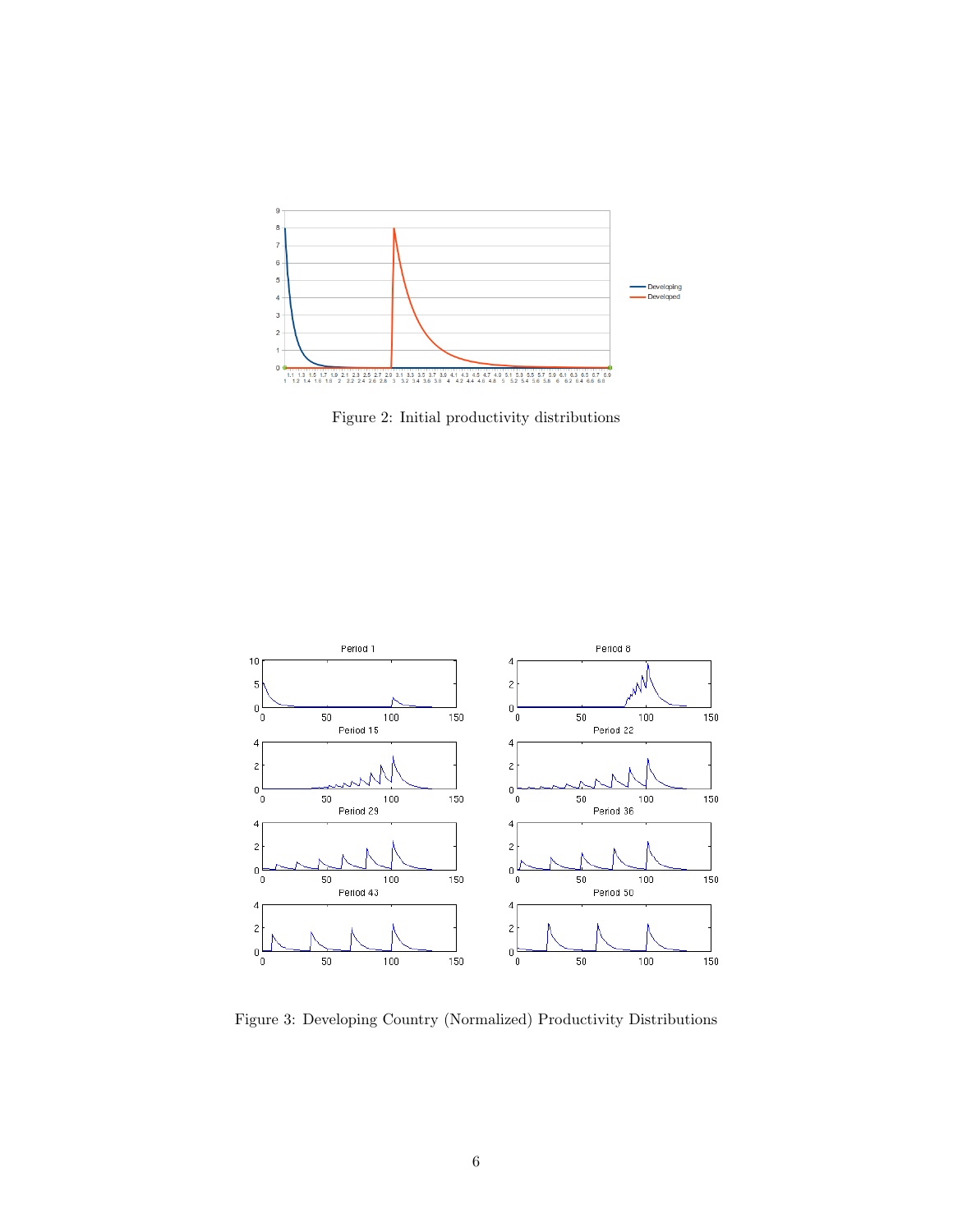| period |       | 0.1    | 0.3    |
|--------|-------|--------|--------|
|        | 1.018 | 1.1622 | 1.2789 |
| 2      | 1.018 | 1.1437 | 1.1648 |
| 3      | 1.018 | 1.1566 | 1.1119 |
| 4      | 1.018 | 1.1279 | 1.0622 |
| 5      | 1.018 | 1.1191 | 1.0359 |
| 6      | 1.018 | 1.0888 | 1.0173 |
|        | 1.018 | 1.0486 | 1.0109 |
|        | 1.018 | 1.0235 | 1.0050 |

<span id="page-6-1"></span>Table 1: Growth rates after allowing migration

To get endogenous search cut-offs, I must solve for the transition path to the steady state in which both countries converge to the developed country productivity distribution. While I did not have time to write up all of the details of how my program works, it is similar to the single-country program described in [per.](#page-6-0) The gist of it is as follows:

- 1. Fix immigration policy as well as the parameters of the initial productivity distributions, get the evolution of the developed country's productivity distribution.
- 2. Guess a vector of search cut-offs, with one for each period (and a large number of periods).
- 3. Given the search cut-offs, use the law of motion (2) to get the evolution of the developing country distribution.
- 4. Given the evolution of the developing country distribution, use backward iteration from the steady state to solve for optimal search cut-offs.
- 5. Compare the new cut-offs to the old cut-offs. If they are close enough stop, otherwise, use a combination of the new and old cut-offs and go back to 3.

A relaxation in immigration policy on the part of the developed country causes faster growth in the developing country. The important point is that relaxed immigration policy is good for developing country citizens even if they don't go abroad, because those who do go abroad bring back ideas. In Table [1,](#page-6-1) I show simulated growth rates for various  $\theta$  levels. The autarchy growth rate is 1.018. As expected, the more relaxed the immigration policy, the faster the growth of the deveoping country. The current simulation results do, however, contain some strange numbers, so these results should be considered very preliminary.

## Conclusion

This paper uses a model following the new human capital and growth literature to examine effect of migration on growth. Since in these models human capital is transfered only face-to-face, return migrants are the heros which move ideas from developed to developing countries. Taking cues from [Perla and Tonetti](#page-7-3) [\[2012\]](#page-7-3), I show that we can get a balanced growth equilibrium in which the rate of growth depends on how easy it is to apprentice abroad. In a numerical example I show that a relaxation of immigration policy by a developed country speeds up the growth of a developing country. Furthermore, developing country citizens who do not study abroad still gain from looser immigration policy as they can learn from return migrants.

## References

<span id="page-6-0"></span>Equilibrium imitation and growth-technical appendix.